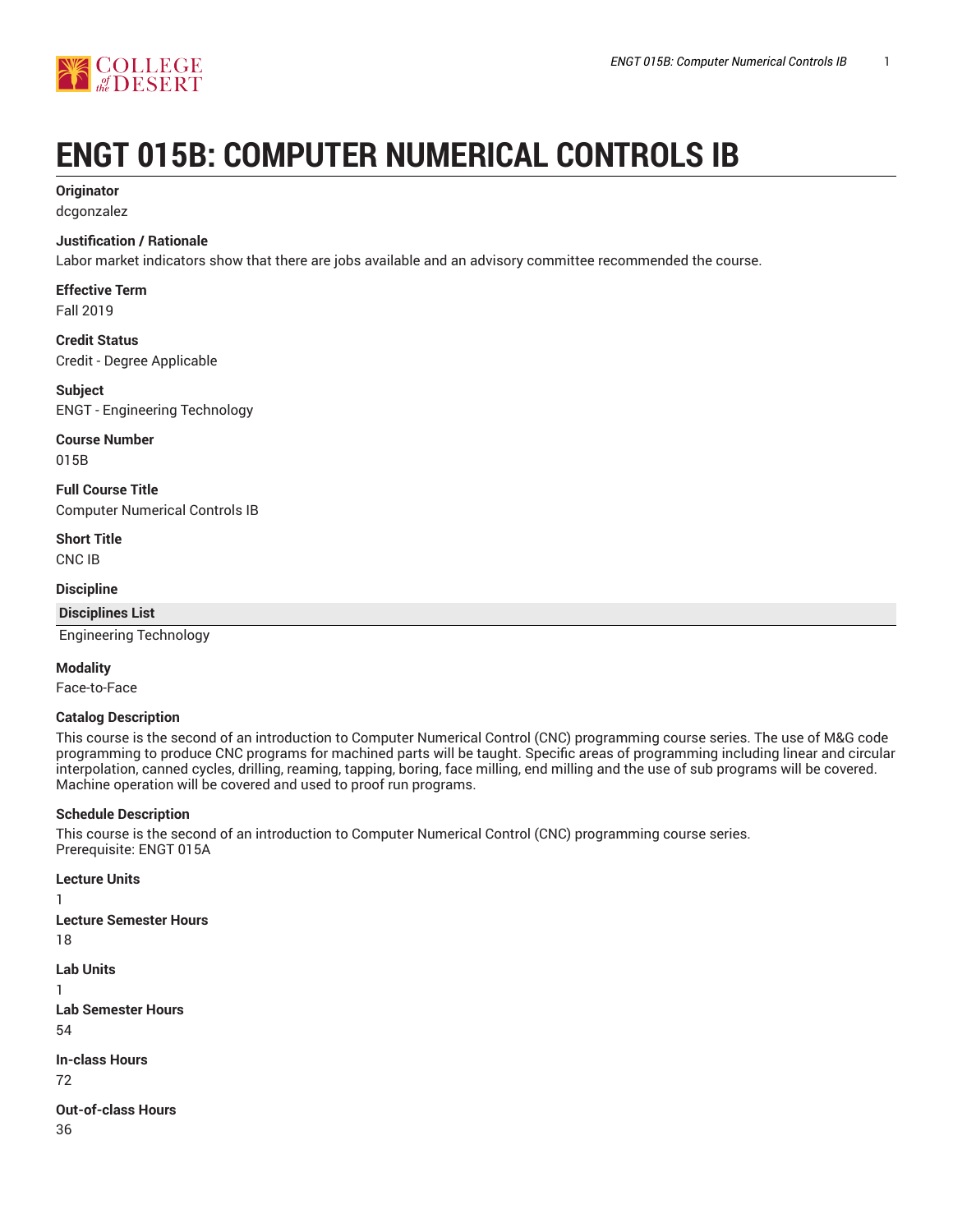

**Total Course Units**

 $\mathcal{L}$ **Total Semester Hours**

108 **Prerequisite Course(s)**

ENGT 015A

# **Required Text and Other Instructional Materials**

**Resource Type** Book

**Author** Valentino, James V., Goldenberg, Joseph

**Title**

Introduction to Computer Numerical Control

**Edition** 5th

**Publisher**

Pearson

**Year** 2012

**College Level** Yes

**ISBN #** 978-0132176033

#### **For Text greater than five years old, list rationale:**

This is the most recent edition of the book available.

**Class Size Maximum**

30

**Entrance Skills**

Introductory components of Computer Numerical Control systems

#### **Prerequisite Course Objectives**

ENGT 015A-Identify what basic components comprise Computer Numerical Control systems.

ENGT 015A-Evaluate Computer Numerical Control machine axis of motion.

ENGT 015A-Identify and describe the tooling used for such hole operations as boring, reaming, tapping, counterboring, and countersinking.

ENGT 015A-Create a program to produce a drilled part from a blank using holing operations.

#### **Entrance Skills**

Identify Computer Numerical Control control and loop systems.

# **Prerequisite Course Objectives**

ENGT 015A-Analyze the two types of control systems used to output tool movement. ENGT 015A-Identify the two types of loop systems used with Computer Numerical Control controllers.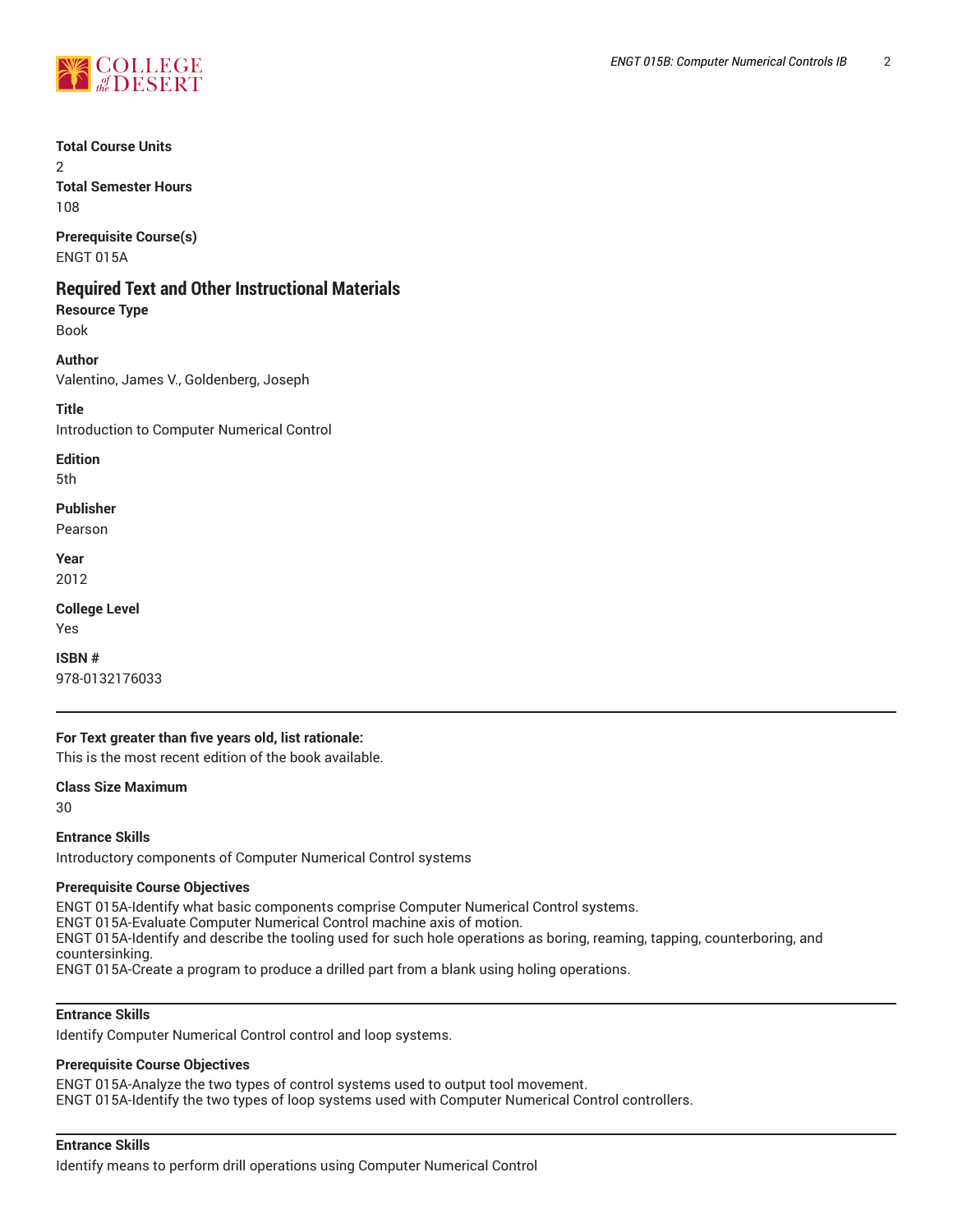

#### **Prerequisite Course Objectives**

ENGT 015A-Analyze the types and applications of drills used with Computer Numerical Control equipment. ENGT 015A-Identify and describe the tooling used for such hole operations as boring, reaming, tapping, counterboring, and countersinking.

ENGT 015A-Create a program to produce a drilled part from a blank using holing operations.

#### **Course Content**

- 1. Introduction/review
- 2. Exploring Features of CNC Machining Centers
	- a. Background on machining centers
	- b. Tooling systems used with automatic tool changers
	- c. Methods of securing tools in tool holders
	- d. Methods of securing tooling systems to the CNC spindle
	- e. Automatic tool changer systems
	- f. Pallet loading systems
	- g. Features of the Machine Control Unit (MCU)
- 3. Review of Basic Blueprint Reading for CNC Programmers
	- a. Projection conventions used in drawings
	- b. Visualizing 3d objects from 2d orthographic views
	- c. Auxiliary views
	- d. Sectional views
	- e. Reading dimensions
	- f. Reading threads and thread notes
	- g. Reading surface finish symbols and notes
	- h. Reading material specifications
	- i. Interpreting geometric dimensioning and tolerancing
- 4. Mathematics for CNC Programming
	- a. Determining sides of right triangles
	- b. Useful angle concepts
	- c. Determining angles of right triangles
	- d. Oblique triangles
- 5. Overview of CNC Shop activities
	- a. Essential CNC shop activities
	- b. Part drawing study
	- c. Methodizing of Operations for CNC machining centers
	- d. Deciding on a CNC machine
	- e. Methods of holding the part during machining
	- f. Machining Determination
	- g. Cutting conditions
	- h. Writing a programming manuscript
	- i. Inputting programs to the MCU
	- j. Debugging and verifying the program
- 6. Word Address Programming
	- a. Programming language format
	- b. Programming language terminology
	- c. Arrangement of addresses in a block
	- d. Program and sequence numbers (O, N Codes)
	- e. Preparatory functions (G Codes)
	- f. Dimension words (X,Y,Z ... Codes)
	- g. Feed Rate (F Code)
	- h. Spindle speed (S Code)
	- i. Miscellaneous machine functions (M Codes)
	- j. Automatic tool changing (M6 Code)
	- k. Tool length offset and cutter radius compensation (H, D Codes)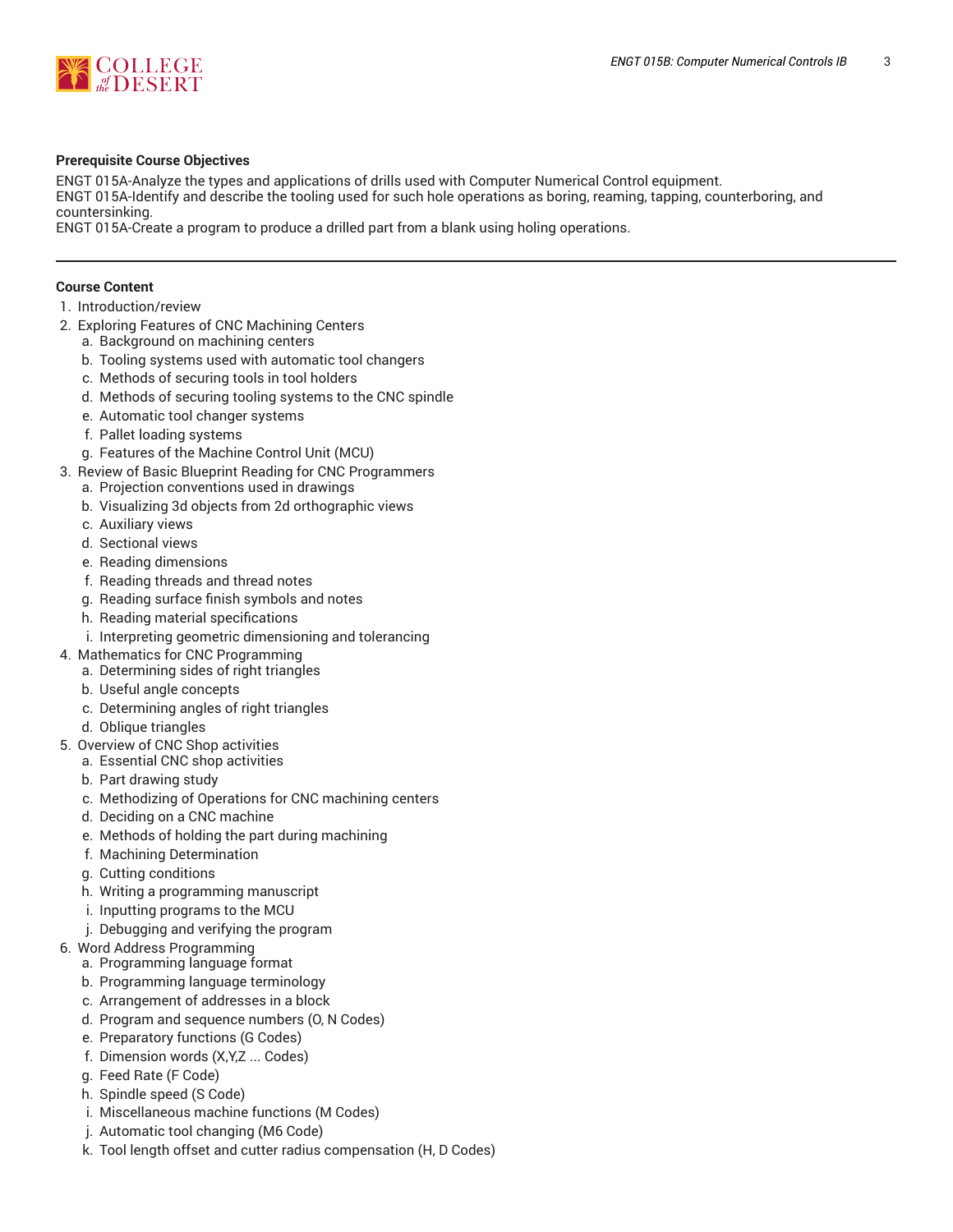

- 7. Programming Hole Operations
	- a. Fixed or canned cycles
	- b. Hole operation commands
	- c. Writing a hole operation program
- 8. Programming Linear profiles
	- a. Linear interpolation commands
	- b. Writing a linear profiling program
	- c. Determining cutter offsets for inclined line profiles
- 9. Programming Circular Profiles
	- a. Specifying the plane for circular arc interpolation
	- b. Circular interpolation commands
	- c. Circular interpolation via direct radius specification
	- d. Profiling at constant feed rate
	- e. Determining cutter offsets for line-arc profiles
- 10. Programming with cutter diameter compensation
	- a. Cutter diameter compensation
	- b. Advantages of using cutter diameter compensation
	- c. Some restrictions
	- d. Commands
	- e. Z-axis movement
	- f. Interruptions
- 11. Programming with Subprograms
	- a. Subprogram concept
	- b. Fanuc commands for calling a subprogram and returning to the main program
	- c. Additional subprogram control features
	- d. General rules for subprogramming

#### **Lab Content**

- 1. Introduction/review
- 2. Changing Tools
- 3. Blueprint reading and drawing
- 4. Right Triangles and Oblique Triangles
- 5. Word Address programming
- 6. Programming Hole Operations
- 7. Programming Linear profiles
- 8. Programming Circular Profiles
- 9. Programming with cutter diameter compensation
- 10. Programming with Subprograms

#### **Course Objectives**

|              | <b>Objectives</b>                                                                                                      |  |  |
|--------------|------------------------------------------------------------------------------------------------------------------------|--|--|
| Objective 1  | Identify the components of vertical and horizontal machining centers.                                                  |  |  |
| Objective 2  | Identify the four important functions of tool holders.                                                                 |  |  |
| Objective 3  | Evaluate the terms: orthographic projection, first angle projection, third angle projection, and auxiliary projection. |  |  |
| Objective 4  | Identify the various types of dimensioning systems and practices used in CNC prints.                                   |  |  |
| Objective 5  | Analyze how to read material notes in drawings.                                                                        |  |  |
| Objective 6  | Evaluate the terms machine home, part origin, and tool change position.                                                |  |  |
| Objective 7  | Evaluate the meaning of important terminology connected with word address programming.                                 |  |  |
| Objective 8  | Describe the importance of G and M codes in a program.                                                                 |  |  |
| Objective 9  | Identify the meaning of a fixed or "canned" cycle.                                                                     |  |  |
| Objective 10 | Identify the different codes of information required to program a fixed cycle.                                         |  |  |
| Objective 11 | Write simple hole operation programs with the aid of canned cycles.                                                    |  |  |
| Objective 12 | Write complete CNC programs for linear profiling                                                                       |  |  |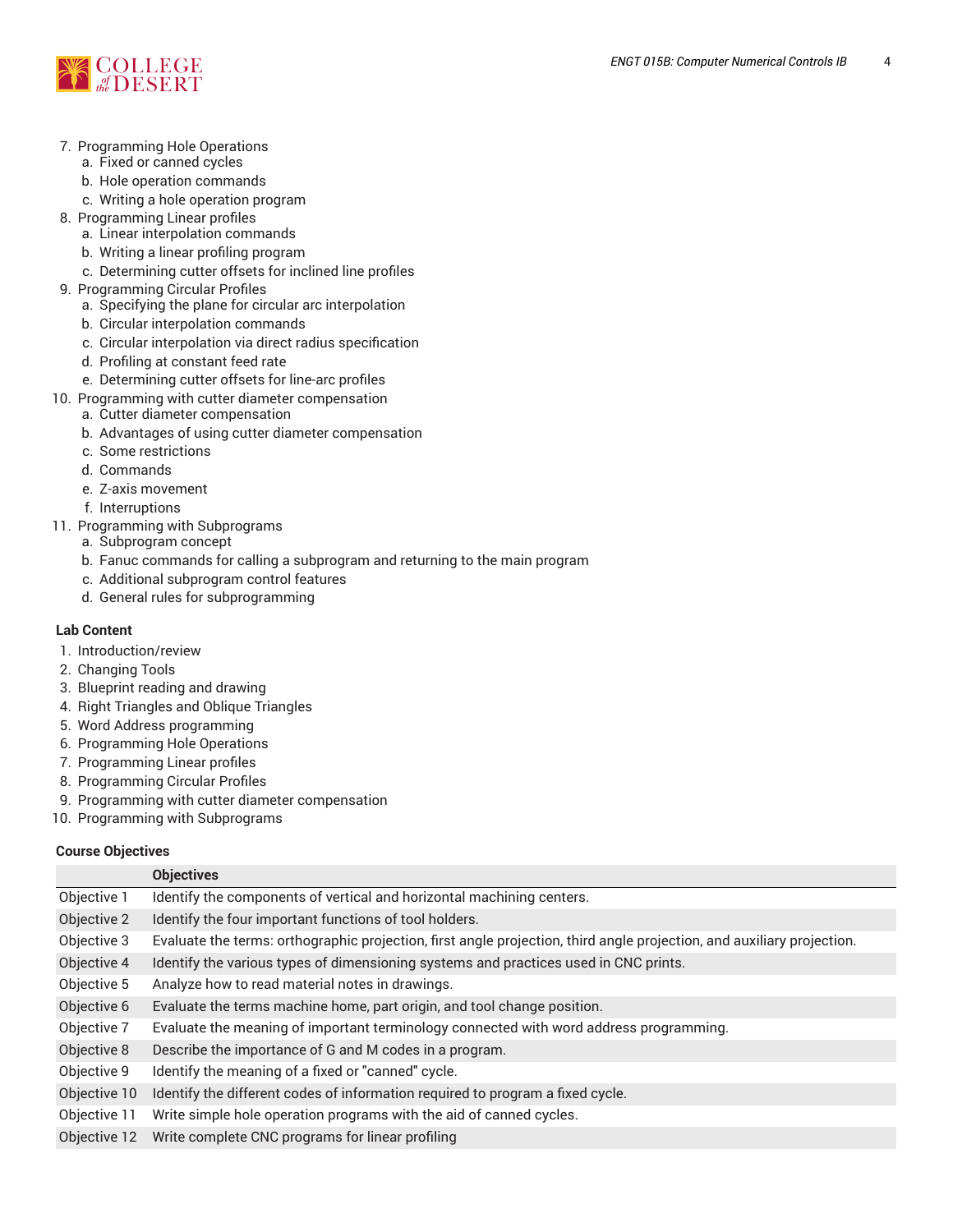

#### Objective 13 Apply cutter diameter compensation in programming milling operations.

Objective 14 Write complete programs by utilizing subprogramming.

#### **Student Learning Outcomes**

|           | Upon satisfactory completion of this course, students will be able to:                                                                                               |
|-----------|----------------------------------------------------------------------------------------------------------------------------------------------------------------------|
| Outcome 1 | Satisfactorily program a Computer Numeric Control mill to perform hole operations that may include boring, reaming,<br>tapping, counterboring and/or countersinking. |
| Outcome 2 | Write Computer Numerical Control programs for executing line-arc profiling operations.                                                                               |

#### **Methods of Instruction**

| <b>Method</b>                             | Please provide a description or examples of how each instructional<br>method will be used in this course.                                                                                                      |                                                                          |  |  |
|-------------------------------------------|----------------------------------------------------------------------------------------------------------------------------------------------------------------------------------------------------------------|--------------------------------------------------------------------------|--|--|
| Discussion                                |                                                                                                                                                                                                                | Students will discuss the material during lecture and lab.               |  |  |
| Laboratory                                | presented in lecture.                                                                                                                                                                                          | Laboratory will be used to gain a hands-on understanding of the material |  |  |
| Lecture                                   | Lecture will provide a theoretical introduction and explanation of the<br>material being covered.                                                                                                              |                                                                          |  |  |
| Participation                             |                                                                                                                                                                                                                | Students will be asked questions during lecture and lab.                 |  |  |
| <b>Methods of Evaluation</b>              |                                                                                                                                                                                                                |                                                                          |  |  |
| <b>Method</b>                             | Please provide a description or examples of how<br>each evaluation method will be used in this course.                                                                                                         | <b>Type of Assignment</b>                                                |  |  |
| Computational/problem-solving evaluations | Students will be assigned homework and quizzes<br>over Canvas. Also, labwork will utilize both<br>Computer Aided Design and CNC machines that<br>require computational problem solving.                        | In and Out of Class                                                      |  |  |
| Group activity participation/observation  | During lab students will work in teams to perform<br>and solve the lab report.                                                                                                                                 | In and Out of Class                                                      |  |  |
| Laboratory projects                       | During Lab students will be expected to discuss<br>with their classmates the purpose of the lab and<br>their findings. Laboratory projects will be assigned<br>to teach students how to operate a CNC machine. | In and Out of Class                                                      |  |  |
| Mid-term and final evaluations            | Students will be tested through Canvas to determine In Class Only<br>their understanding of the material.                                                                                                      |                                                                          |  |  |
| Student participation/contribution        | Students will be evaluated by their participation in<br>both lecture and lab.                                                                                                                                  | In Class Only                                                            |  |  |
| Tests/Quizzes/Examinations                | Quizzes and Exams will include multiple choice<br>questions.                                                                                                                                                   | In Class Only                                                            |  |  |
| Written homework                          | Homework will be assigned via Canvas and some<br>questions will require a short answer response.                                                                                                               | Out of Class Only                                                        |  |  |

#### **Assignments**

#### **Other In-class Assignments**

- 1. Take notes
- 2. Participate in discussion
- 3. Quizzes
- 4. Labs
- 5. Lab notebooks
- 6. Midterm/Final Exams

#### **Other Out-of-class Assignments**

- 1. Lab write up
- 2. Reading assignments
- 3. Writing assignments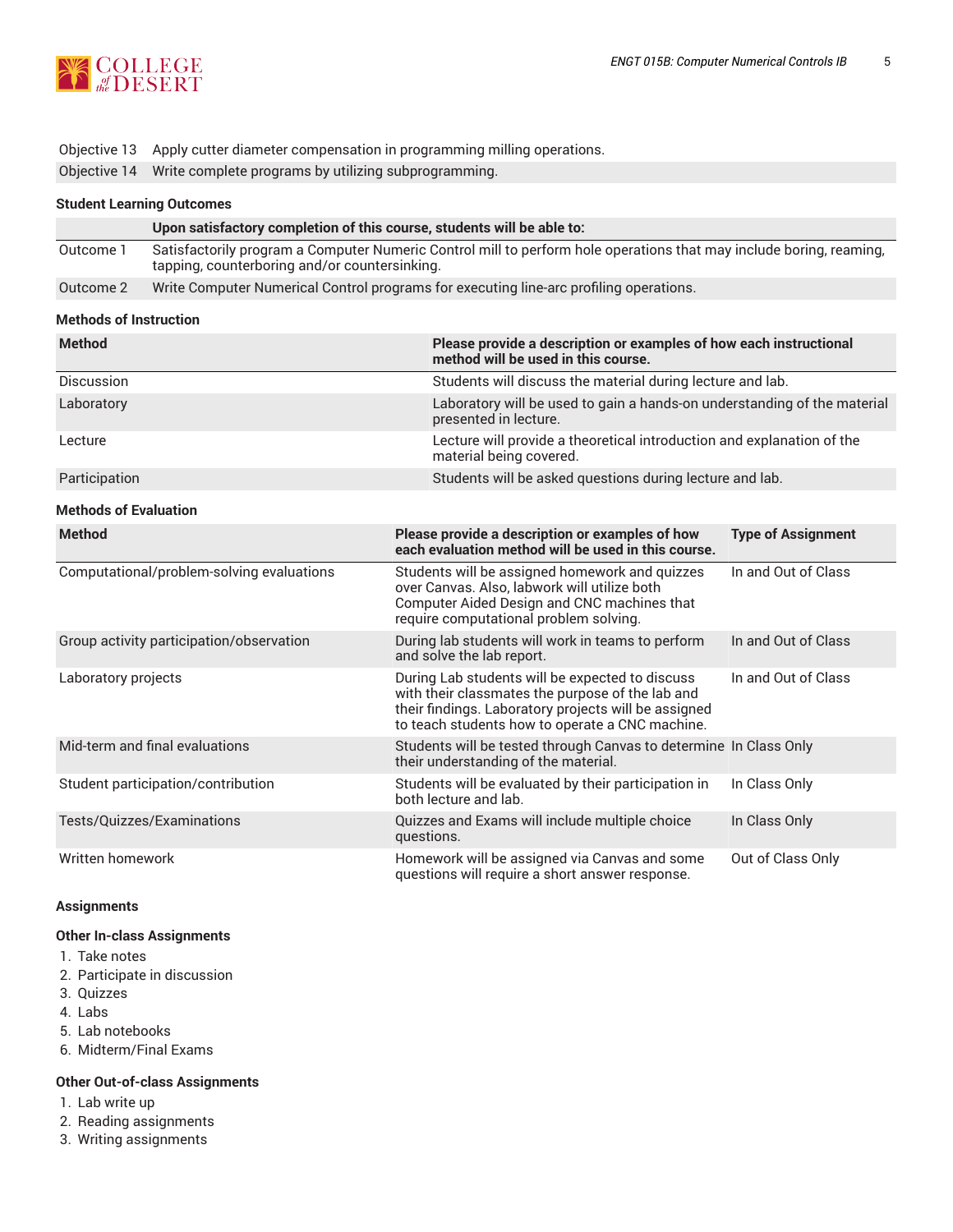

**Grade Methods** Letter Grade Only

# **MIS Course Data**

**CIP Code** 15.0000 - Engineering Technology, General.

**TOP Code** 092400 - Engineering Technology, General

**SAM Code** C - Clearly Occupational

**Basic Skills Status** Not Basic Skills

**Prior College Level** Not applicable

**Cooperative Work Experience** Not a Coop Course

**Course Classification Status** Credit Course

**Approved Special Class** Not special class

**Noncredit Category** Not Applicable, Credit Course

**Funding Agency Category** Not Applicable

**Program Status** Not program-applicable

**Transfer Status** Transferable to CSU only

**Allow Audit** No

**Repeatability** No

**Materials Fee** No

**Additional Fees?** No

# **Files Uploaded**

**Attach relevant documents (example: Advisory Committee or Department Minutes)**  EngrTech Advisory 02-27-18 Minutes and Handouts.pdf

# **Approvals**

**Curriculum Committee Approval Date** 11/06/2018